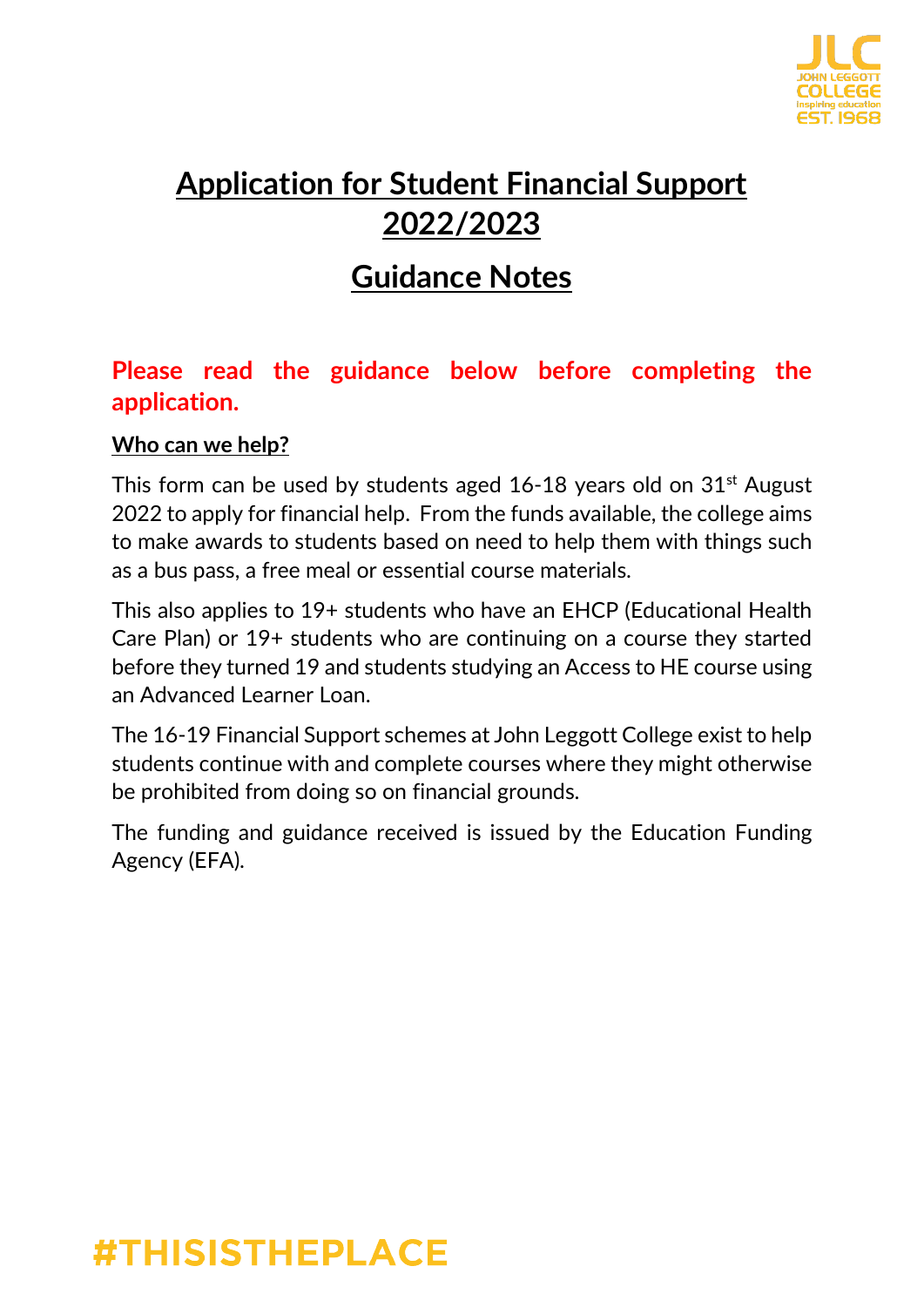

#### **\*\*Free School Meal**

To qualify for a free school meal you or a parent must be in receipt of one of the following benefits:

- Income Support
- Income based Jobseekers Allowance
- Income related Employment & Support Allowance (ESA)
- Support under part VI of the Immigration and Asylum Act 1999
- The guarantee element of State Pension Credit
- Child Tax Credit (provided you are not entitled to Working Tax Credit) and have an annual gross income of no more than £16,190 as assessed by Her Majesty's Revenue and Customs (HMRC)
- Working Tax Credit run-on paid for 4 weeks after you stop qualifying for Working Tax Credit

\*Students in this category may also fall into tier 1 or 2.

#### **Discretionary Bursary – TIER 1**

The discretionary bursary may be accessed by any student with a household income of less than £18,200 per annum depending on the funding availability. The college sets out the eligibility criteria for this as shown below. Priority is given to those students from families with the lowest household income.

• Household Income less than £18,200

Students will be issued with £30 campus charge, £100 as well as:

- A daily meal voucher
- A bus pass You must live over 3 miles from college to be eligible
- Access to a college laptop or tablet for the duration of the academic year

Paid in two instalments, the £100 will be paid directly into the student's bank, £50 no earlier than the 19 October 2022 and then £50 no earlier than the 3 January 2023. This money should be used to pay for items such as approved trips, print credits, stationery etc. It is the student's responsibility to budget and manage this money.

*\*PLEASE NOTE: You must live over 3 miles from college to be eligible for any bus pass regardless of tier*

*\*\*Students in this category may also fall under 'free school meal'. Please see above.*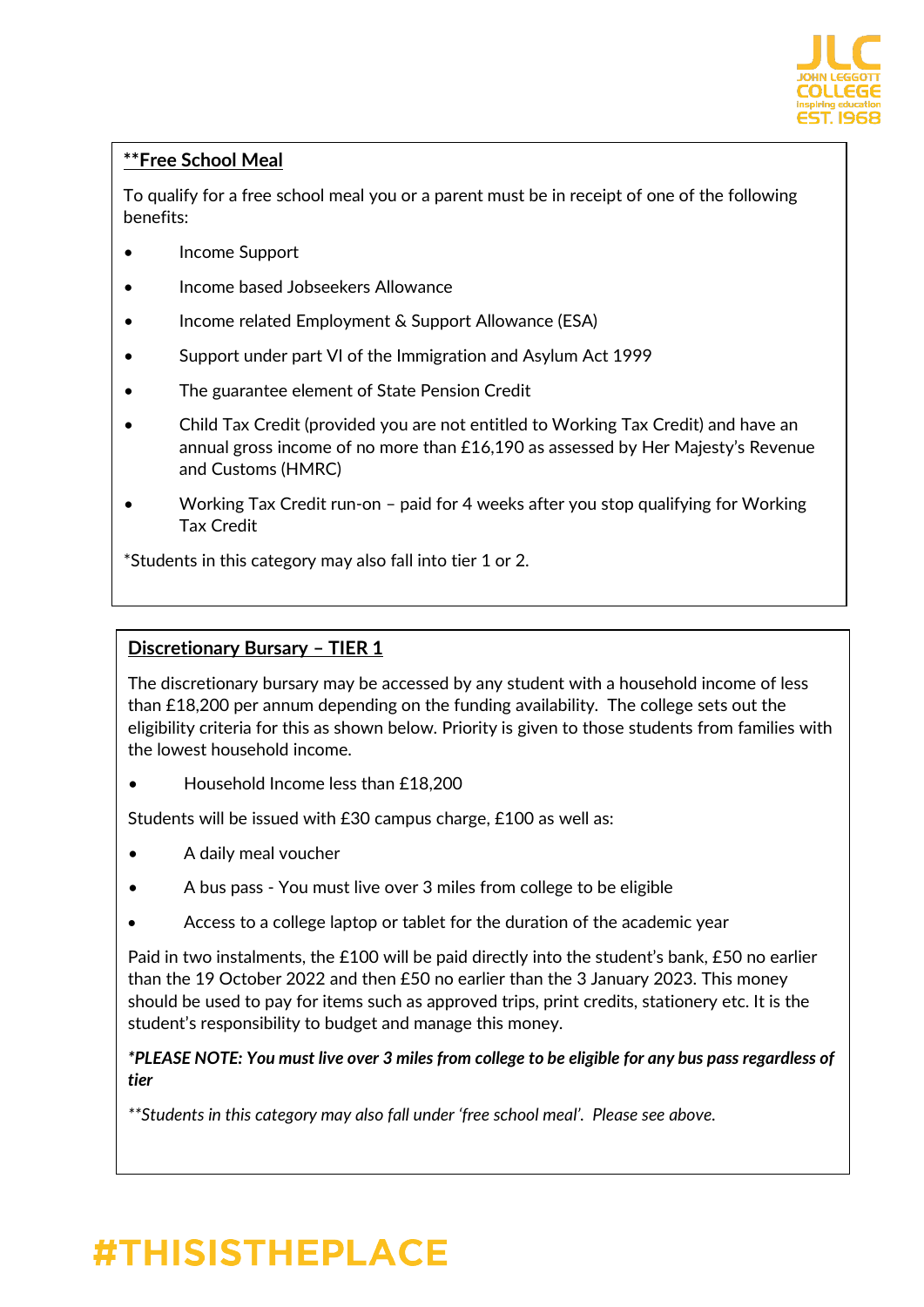

#### **Discretionary Bursary – TIER 2**

The discretionary bursary may be accessed by any student with a household income of less than £28,000 per annum depending on the funding availability. The college sets out the eligibility criteria for this as shown below. Priority is given to those students from families with the lowest household income.

• Household Income between £18,201 and £28,000

Students will be given £60 and the campus charge and either:

• A bus pass - You must live over 3 miles from college to be eligible

#### **OR**

• A daily meal voucher

The £60 will be paid directly into the student's bank no earlier than the 19 October 2022. This money should be used to pay for items such as trips, print credits, stationery etc. It is the student's responsibility to budget and manage this money.

#### *\*PLEASE NOTE: You must live over 3 miles from college to be eligible for any bus pass regardless of tier*

*\*Students in this category may also fall under 'free school meal'. Please see above*

#### **National Guaranteed Bursary**

Up to £1200 per year paid in weekly instalments over the college year. Students are expected to use this money to assist them in their studies and could cover things such as a bus pass or a school meal. The fund is for students who are:

- In the care of the Local Authority or foster parents
- Care leavers who are 16, 17 or 18
- Receive Income Support in their own name
- Receive Universal Credit in their own name
- Disabled and in receipt of both Employment Support Allowance and Disability Living Allowance in their own name
- Disabled and in receipt of both Employment Support Allowance and Personal Independence Payment in their own name

No additional awards are made alongside the weekly payments (i.e. no free meal on top of this) unless student qualifies for FSM in their own right.

All awards may be subject to change.